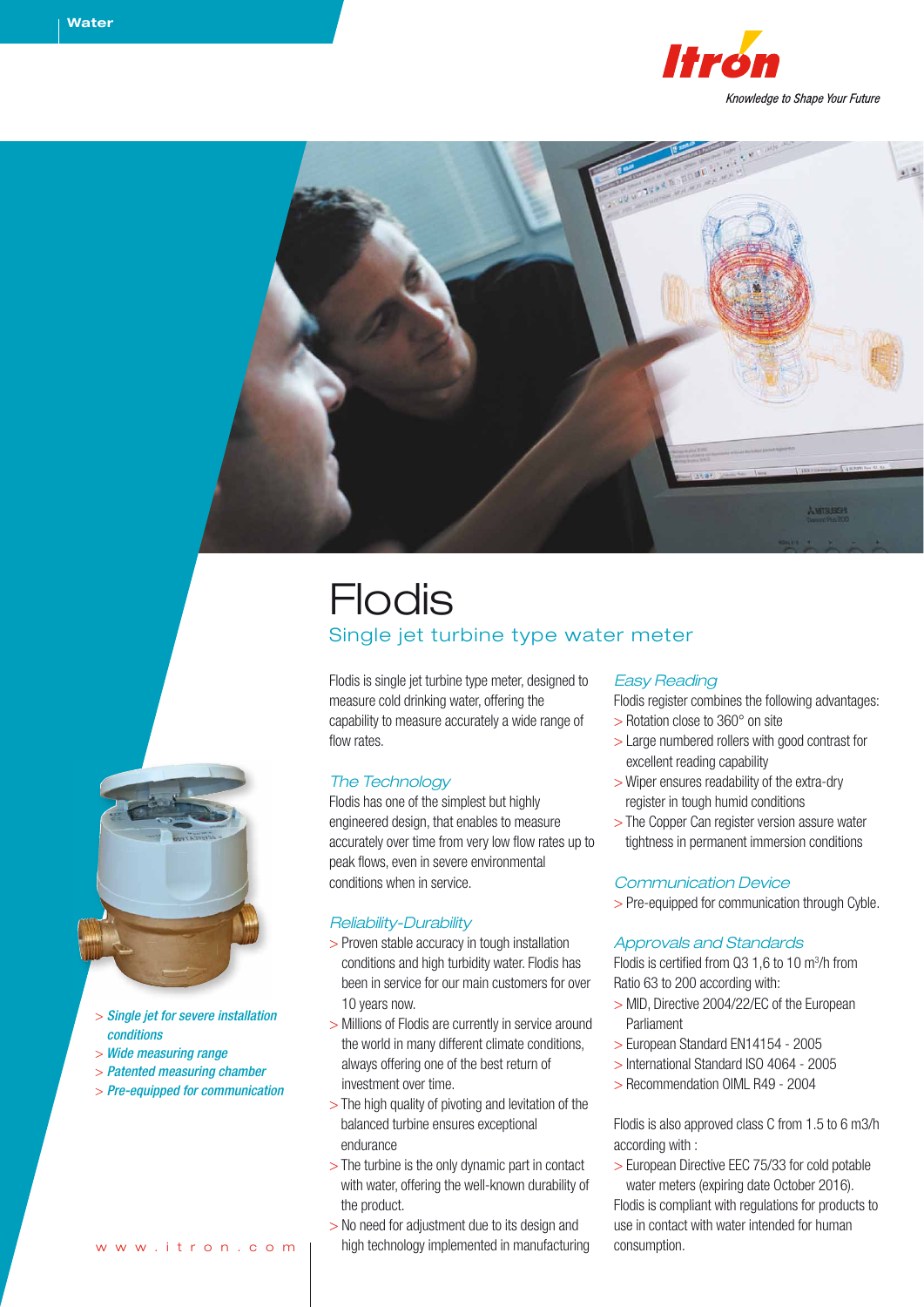#### > *Copper Can register for permanent immersion*



## Working Principle

Flodis has two main components; the hydraulic that allows measurement of the water flow and the register that displays the measured water volume. Transmission interface between those components is achieved by a magnetic coupling  $\blacksquare$ . Flodis is a single jet velocity meter.

Flow coming from the inlet, diverted by a specially shaped injector 2 drives the turbine 3. This technology is suitable for all types of distribution water quality.

Equipped with an upstream filter  $\begin{bmatrix} 4 \end{bmatrix}$ , Flodis is protected against impurities accidentally conveyed by water.

The magnetic coupling transmission, standard on the Flodis line, is accompanied by an extra-dry register.

Both gears and register are in a waterproof and air proof enclosure.

The turbine is the only moving part of the meter in motion in water.



### Communication

Flodis is supplied pre-equipped with Cyble Target Allows communication and remote reading through:

- > Pulse output (Cyble Sensor)
- > M-Bus protocol (Cyble M-Bus)
- > Radio frequency wireless link for mobile and fixed network ( AnyQuest and EverBlu )

Key Advantages of Cyble Technology

- > No need for additional investment on the meter to implement remote reading
- > Itron standardized meter interface, irrespective of meter technology and widely spread on Itron water meters range
- > Leakage detection
- > Reverse flow management
- > Consumption profile analysis
- > Immune to magnetic tampering
- > Principle proven on the field with a 20 years experience

> *Cyble module fitted on Flodis meter*

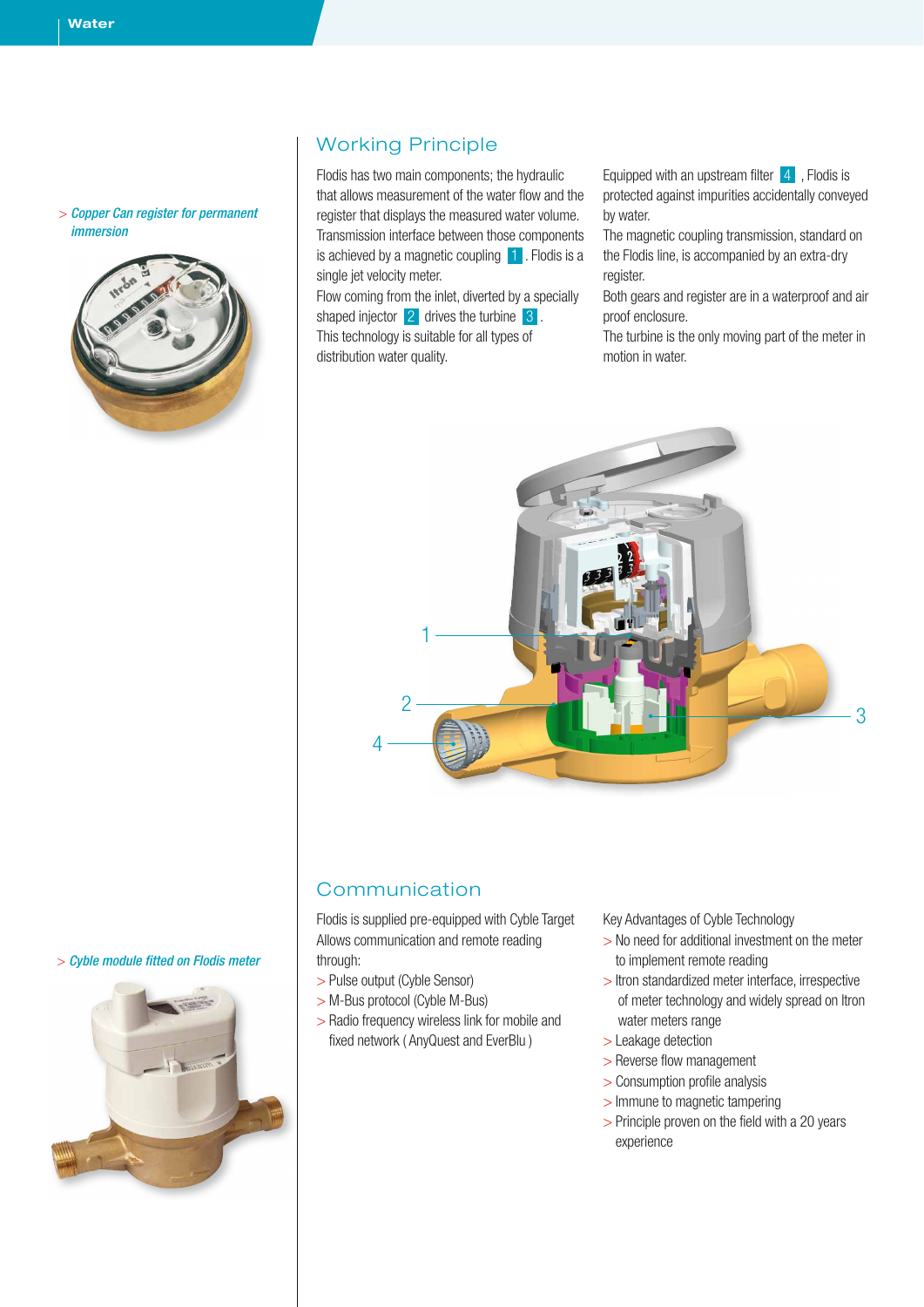# Technical caracteristics

| <b>Nominal diameter (DN)</b>                      |                | mm            | 15                                   |      | 20               | 25             | 32        |  |
|---------------------------------------------------|----------------|---------------|--------------------------------------|------|------------------|----------------|-----------|--|
|                                                   |                | <b>inches</b> |                                      | 1/2" | $3/4$ "          | 1 <sup>9</sup> | 1" 1/4    |  |
| In compliance with MID - (MI-001)                 |                |               |                                      |      |                  |                |           |  |
| MID type Approval Number                          |                |               | LNE 19125                            |      | na               |                | LNE 14887 |  |
| Nominal Flow Rate                                 | (Q3)           | $m^3/h$       | 1,6                                  | 2,5  | $\overline{4}$   | 6.3            | 10        |  |
| Standard Ratio Horizontal (*)                     | (03/01)        |               | 100                                  | 160  | 160              | 160            | 160       |  |
| Minimum Flow Rate                                 | (Q1)           | 1/h           | 16                                   | 15,6 | 25               | 39,4           | 62,5      |  |
| <b>Transitional Flow Rate</b>                     | (Q2)           | 1/h           | 25,6                                 | 25   | 40               | 63             | 100       |  |
| Overload Flow Rate                                | (Q4)           | $m^3/h$       | $\overline{2}$                       | 3,1  | 5                | 7,9            | 13        |  |
| Pressure Loss Class at 03                         |                | bar           | 0,25                                 | 0,63 | 0,63             | 0,63           | 0,63      |  |
| Maximum Admissible Pressure                       | (MAP)          | bar           |                                      |      | 16               |                |           |  |
| <b>Operating Temperature</b>                      | (1)            | $^{\circ}C$   |                                      |      | 0.1 / 50         |                |           |  |
| <b>Climatic Environment</b>                       |                | °C            |                                      |      | 5/55             |                |           |  |
| (*) Other Ratios available under specific request |                |               |                                      |      |                  |                |           |  |
| In compliance with EEC 75/33                      |                |               |                                      |      |                  |                |           |  |
| EEC metrology class                               |                |               | C horizontal - B all other positions |      |                  |                |           |  |
| EEC approval                                      |                |               |                                      |      | F-06-G-1277      |                |           |  |
| Nominal flow rate                                 | 0 <sub>n</sub> | $m^3/h$       |                                      | 1,5  | 2,5              | 3,5            | 6         |  |
| Maximum flow rate                                 | Qmax           | $m^3/h$       |                                      | 3    | 5                | 7              | 12        |  |
| Minimum flow rate                                 | Omin           | 1/h           |                                      | 15   | 25               | 35             | 60        |  |
| Transitional flow rate                            | 0t             | I/h           |                                      | 22,5 | 37,5             | 52,5           | 90        |  |
| Pressure loss group at                            | Qmax           | bar           |                                      |      | $<1 (=0,8)$      |                |           |  |
| Maximum admissible pressure                       |                | bar           |                                      |      | 16               |                |           |  |
| Maximum admissible temperature                    |                | °C            |                                      |      | 30               |                |           |  |
| <b>Other Characteristics</b>                      |                |               |                                      |      |                  |                |           |  |
| <b>Indication Range</b>                           |                |               |                                      |      | 99999,999        |                |           |  |
| Minimum Scale Interval                            |                |               |                                      |      | 0.05             |                |           |  |
| <b>Typical Starting Flow Rate</b>                 |                | 1/h           |                                      | 4    | 6                | 10             | 12        |  |
| <b>Testing Pressure</b>                           |                | bar           |                                      |      | 25               |                |           |  |
| Communication pre-equipment                       |                |               |                                      |      | Cyble Technology |                |           |  |

# Typical Accuracy Curve, Flodis range



The dynamic range is defined as the Ratio (R) between the nominal and the minimum flowrate. The MID approval proves the Flodis real capacity to withstands to higher nominal flows ( $\mathsf{Q}_{_3}$   $>$  Qn).

### Head Loss



> *Flodis indicator EEC marking*



> *Flodis indicator MID marking*



> *Flodis DN32*